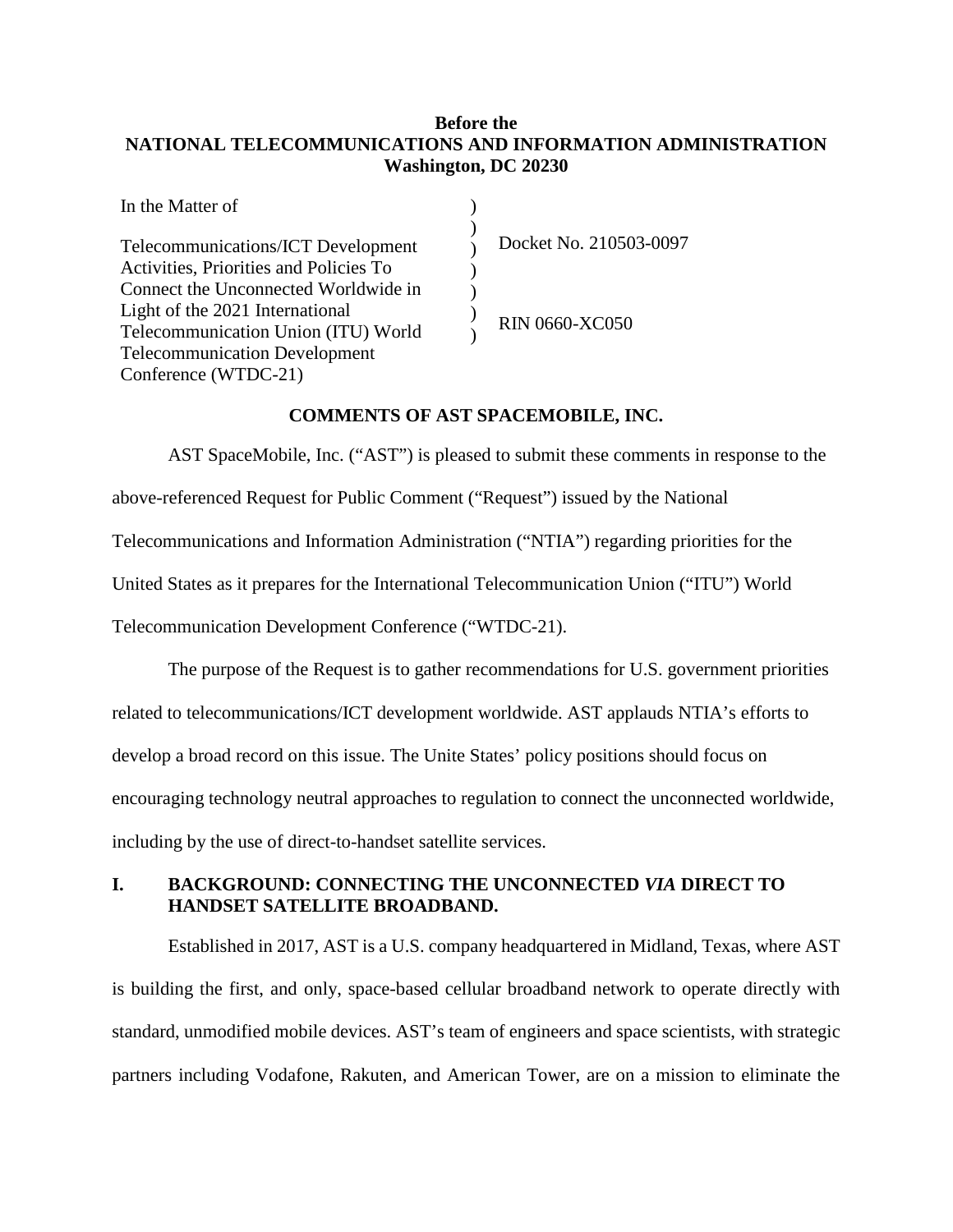connectivity gaps faced by today's five billion mobile subscribers worldwide. AST is in the process of building the SpaceMobile Low Earth Orbit ("LEO") satellite constellation, consisting of more than 200 LEO satellites, to finally bring broadband to those who remain unconnected.

Recently, AST became a publicly traded company listed on the NASDAQ exchange under the symbol "ASTS." The proceeds from the initial closing will be used to fund phase one of the commercial launch of AST's space assets. Backed by an extensive IP and patent portfolio, AST will uniquely address the \$1 trillion global mobile wireless services market by delivering seamless broadband cellular connectivity directly to unmodified, existing mobile phones, without any need for specialized hardware. With an expected initial access to 1.3 billion subscribers of some of the world's largest cellular operators, AST will be positioned to rapidly scale its revenue streams as it deploys its space assets for nearly complete global coverage, while benefitting from operating leverage and low maintenance capital costs through its super-wholesale, business-to-business model. Once deployed, AST's services will meet the needs of at least five billion mobile subscribers who face broadband connectivity issues when moving in and out of cellular coverage, and will enable access by more than half of the world population that do not have internet on their phone.

## **II. THE U.S. REGULATORY FRAMEWORKS NEED TO BE SUPPORTIVE OF KEY POLICY AIMS.**

The NTIA seeks comment on what WTDC–21 outcomes would best help achieve the Conference's goal to connect the unconnected and to help raise awareness and mobilize resources to close the digital divide. A successful regulatory framework will allow end users to access affordable mobile broadband without government investment by enabling an encouraging investment environment for the private sector. An important aspect of this is to ensure that policies supported by the U.S. are technology neutral, supportive of all forms of ICT services.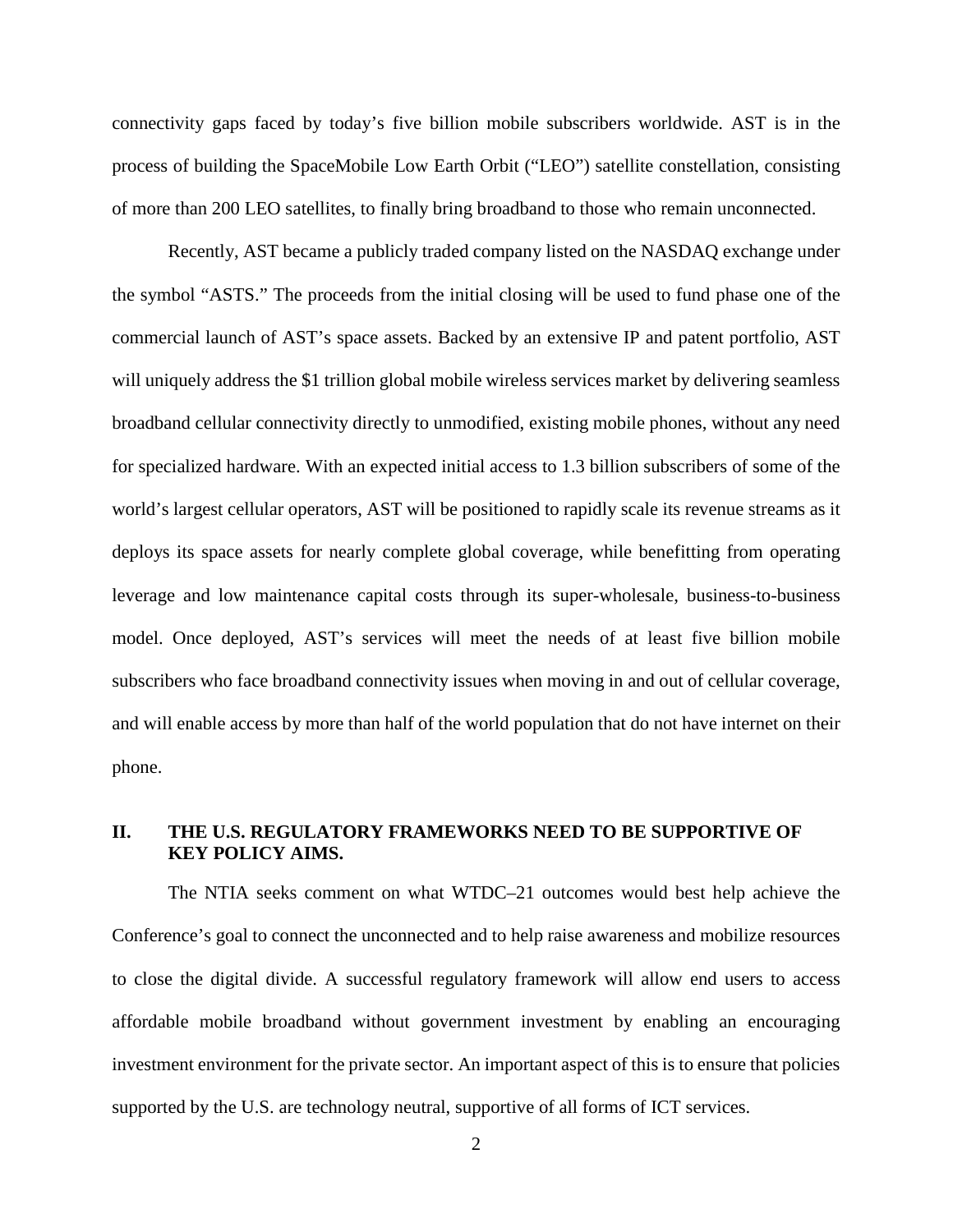The U.S. should continue to take the lead in the rollout of 5G services. In this regard, the benefits of new satellite technologies are numerous and wide. AST's SpaceMobile system will deliver mobile broadband capabilities to MNOs to meet coverage gaps and deliver 100% population coverage, thereby aiding in closing the digital divide without requiring buildout of terrestrial infrastructure. A technology neutral approach to regulation to meet the policy goals of connecting the unconnected, reducing the digital divide, and addressing the gender gap is vital to ensuring worldwide access to affordable broadband. AST's solution of offering direct to mobile satellite services under the auspices of regional MNOs should be viewed as an important means of achieving these goals. Such a solution builds on the continued success of the mobile industry.

Finally, AST fully supports US leadership in the ITU-D sector focusing on connectivity, such as by capacity building, enabling policy environments to foster adoption of new technology, and promoting new business models and forms of partnership to connect the unconnected with affordable broadband services.

#### **III. CONCLUSION**

AST appreciates the opportunity to comment on the U.S. position for the World Telecommunication Development Conference ("WTDC-21), and looks forward to continued engagement in the process.

3